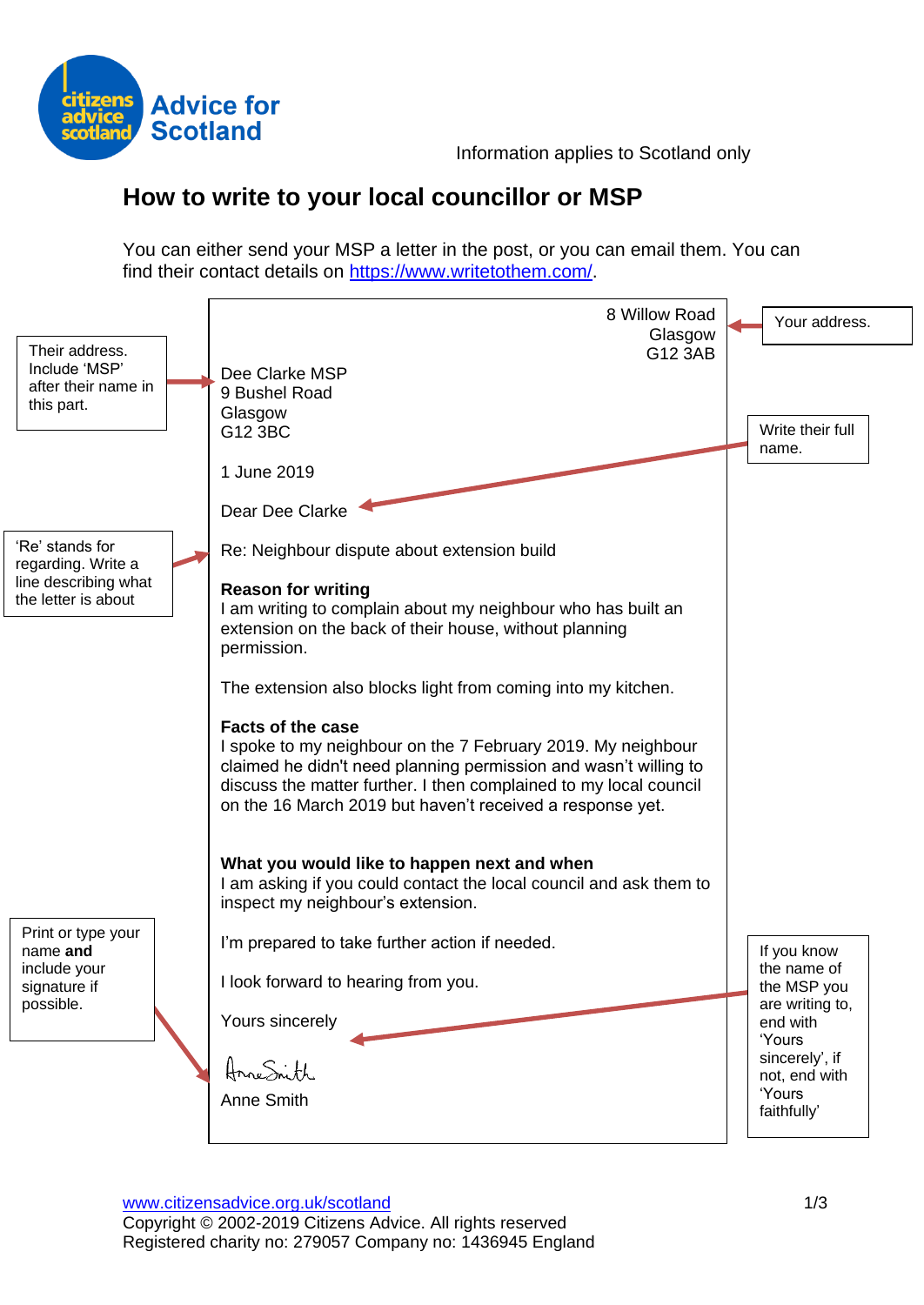

## **What to say in your letter**

Before you start, note down the:

- **outcome you want** for example, for your MSP to put pressure on the local council
- **main points you want to say** include relevant dates and times, and how you've been affected
- **steps that have already been taken**, like phone calls or discussions
- **relevant laws, policies or government guidance**.

Use these notes to help you write the letter.

It can help to break the letter down into three parts:

- a beginning that explains why you are writing
- a middle section that gives detail and facts
- an end section that says what action you expect and when you expect to get a reply.

Your letter is more likely to get the outcome you want if it includes all relevant information and makes it clear to the reader what they've been asked to do next. It's important that the reader is clear who sent the letter and how to get in touch with you. State your case simply and clearly. Stick to the facts.

#### **Signing off and checking**

Close your letter with a final sentence like:

- I thank you for your assistance
- I look forward to hearing from you.

Then end the letter with your signature and name.

Don't forget to read it over and check that you've included everything you wanted to say. If you've used a computer, run the spell checker to check for typing errors. It's usually a good idea to get someone else to check it for you as well, if you can. They may spot things you've missed.

#### **Keep a copy**

Make sure you sign, date and keep a copy of the letter. You may need to refer to your letter again or provide a copy as evidence of action you've taken.

#### **Including other documents**

You can include copies of other documents, if you think it will support your case. For example, you may want to include copies of title deeds or repair bills. Only include copies and keep the originals for yourself. Make sure you mention what you have enclosed in your letter.

www.citizensadvice.org.uk/scotland 2/3